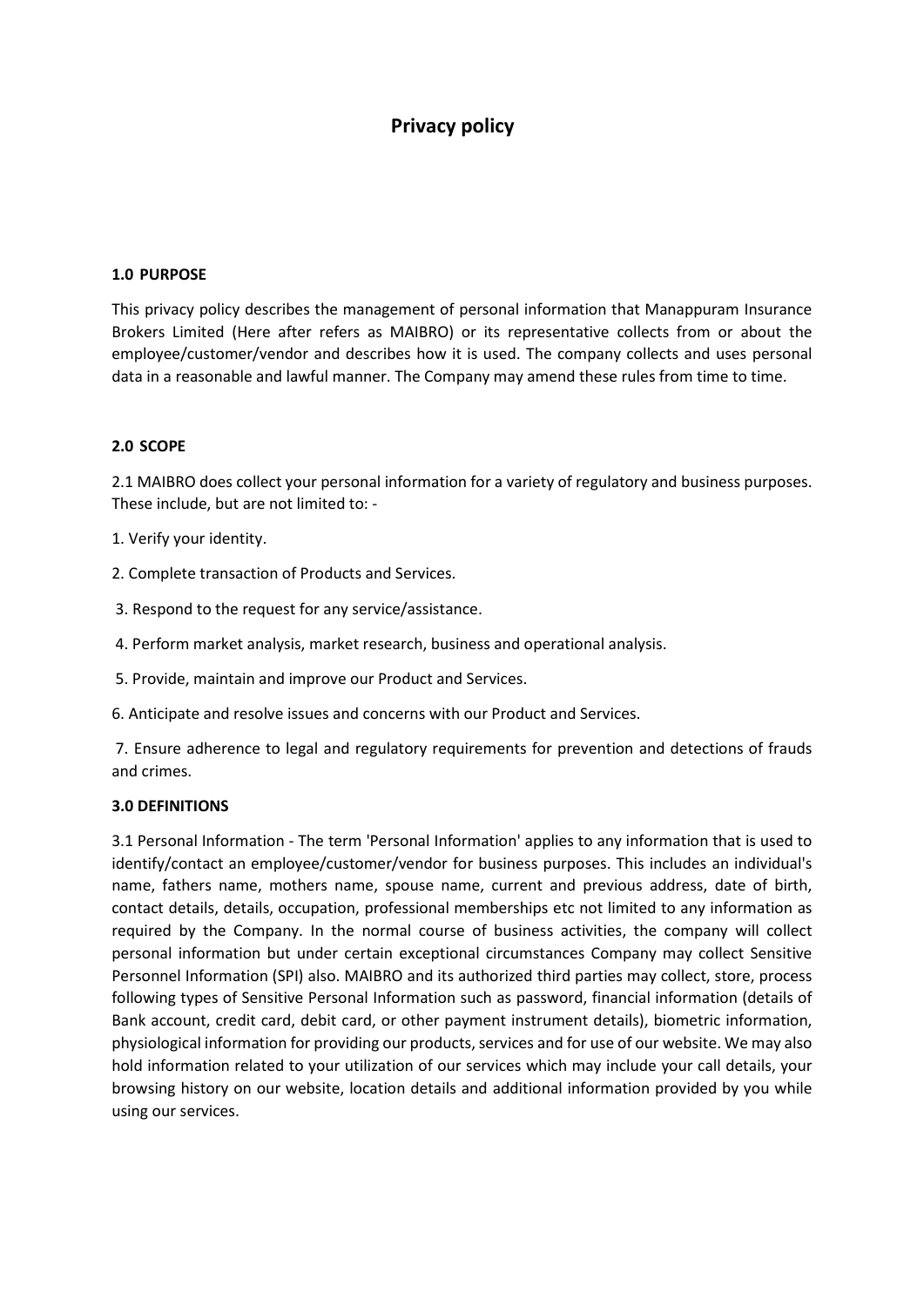3.2 Information Technology (Reasonable security practices and procedures and sensitive personal data or information) Rules, 2011 defines Sensitive Personal Information. Sensitive Personal data or information of a person means such personal information which consist of any information relating to:

1. password.

2. financial information such as Bank account or credit card or debit card or other payment instrument details.

3. physical or physiological and mental health condition

4. sexual orientation.

- 5. medical records and history.
- 6. Biometric information.

7. any detail relating to the above clauses as provided to body corporate for providing service.

 8. any of the information received under above clauses by body corporate for processing, stored or processed under lawful contract or otherwise. provided that, any information that is freely available or accessible in public domain or furnished under Right to Information Act, 2005 or any other law for the time being in force shall not be regarded as sensitive personal data or information for the purpose of these rules.

## 4.0 POLICY.

4.1 Collection of Personal Information.

4.1.1 MAIBRO may collects various types of personal information about an employee/client/vendor under various circumstances. They are collected from.

- Resumes and/or applications.
- References and interview notes.
- Proof of Identity (photo ID cards, Passport etc).
- Certificates of educational/ professional qualifications.
- Photographs and video.
- Letters of offer and acceptance of employment.
- Mandatory policy acknowledgment sign-off sheets.
- Information relating to payroll, pay cheque deposit information, and other related information.
- Forms relating to the application for, or in respect of changes to, employee health and

Welfare benefits; including, short- and long-term disability, medical and dental care.

Beneficiary and emergency contact information.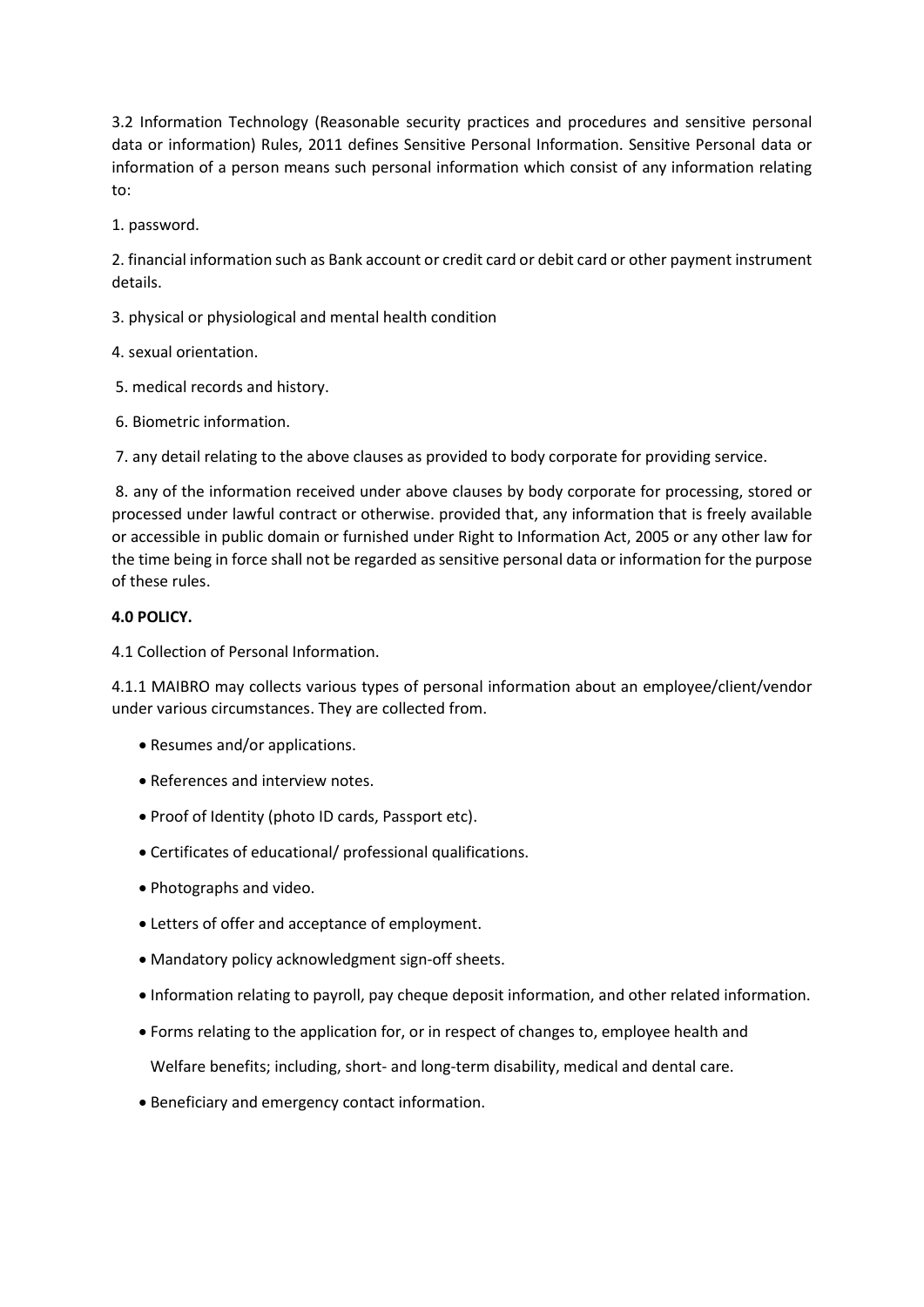4.1.2 In addition personal information also includes name, address, date of birth, phone number, mailing address, credit card information, and any other relevant information necessary to company's business purposes. The company may also collect personal information of employees/clients from third parties, if required for business.

4.1.3 MAIBRO may at its discretion employ, contract or include third parties external to itself for strategic, tactical and operational purposes. Such agencies though external to MAIBRO, will always be entities which are covered by contractual agreements. These agreements in turn include MAIBRO`s guidelines to the management, treatment and secrecy of personal information. We may transfer your personal information or other information collected, stored, processed by us to any other entity or organization located in India only in case it is necessary for providing services to you or if you have consented (at the time of collection of information) to the same. This may also include sharing of aggregated information with them in order for them to understand our environment and consequently, provide you with better services. While sharing your personal information with third parties, adequate measures shall be taken to ensure that reasonable security practices are followed at the third party. We may obtain your consent for sharing your personal information in several ways, such as in writing, online, through "click-through" agreements; orally, including through interactive voice response; or when your consent is part of the terms and conditions pursuant to which we provide you service. We however assure you that MAIBRO does not disclose your personal information to unaffiliated third parties (parties outside MAIBRO corporate network and its Strategic and Business Partners) which could lead to invasion of your privacy.

4.1.4 MAIBRO may also share your personal information with Government agencies or other authorized law enforcement agencies (LEAs) mandated under law to obtain such information for the purpose of verification of identity or for prevention, detection, investigation including but not limited to cyber incidents, prosecution, and punishment of offences.

4.2 Use of Personal Information.

4.2.1 The personal information collected is used in a manner that is compatible with the purpose for which it is collected. Such uses may include:

Determining employment eligibility in case of an applicant for job.

(verification of reference and qualification).

Establishing, managing and terminating employment relationships with the company in case

Of an employee.

Such other reasonable purposes as required by the Company for customers/vendors or

4.3 Disclosure of Personal Information.

4.3.1 Personal Information may be shared or disclosed by the company either internally or externally with third parties/Clients for the purpose for which it was collected. An individual can withdraw consent at any time, subject to legal and contractual restrictions. MAIBRO will inform the implications of such withdrawal.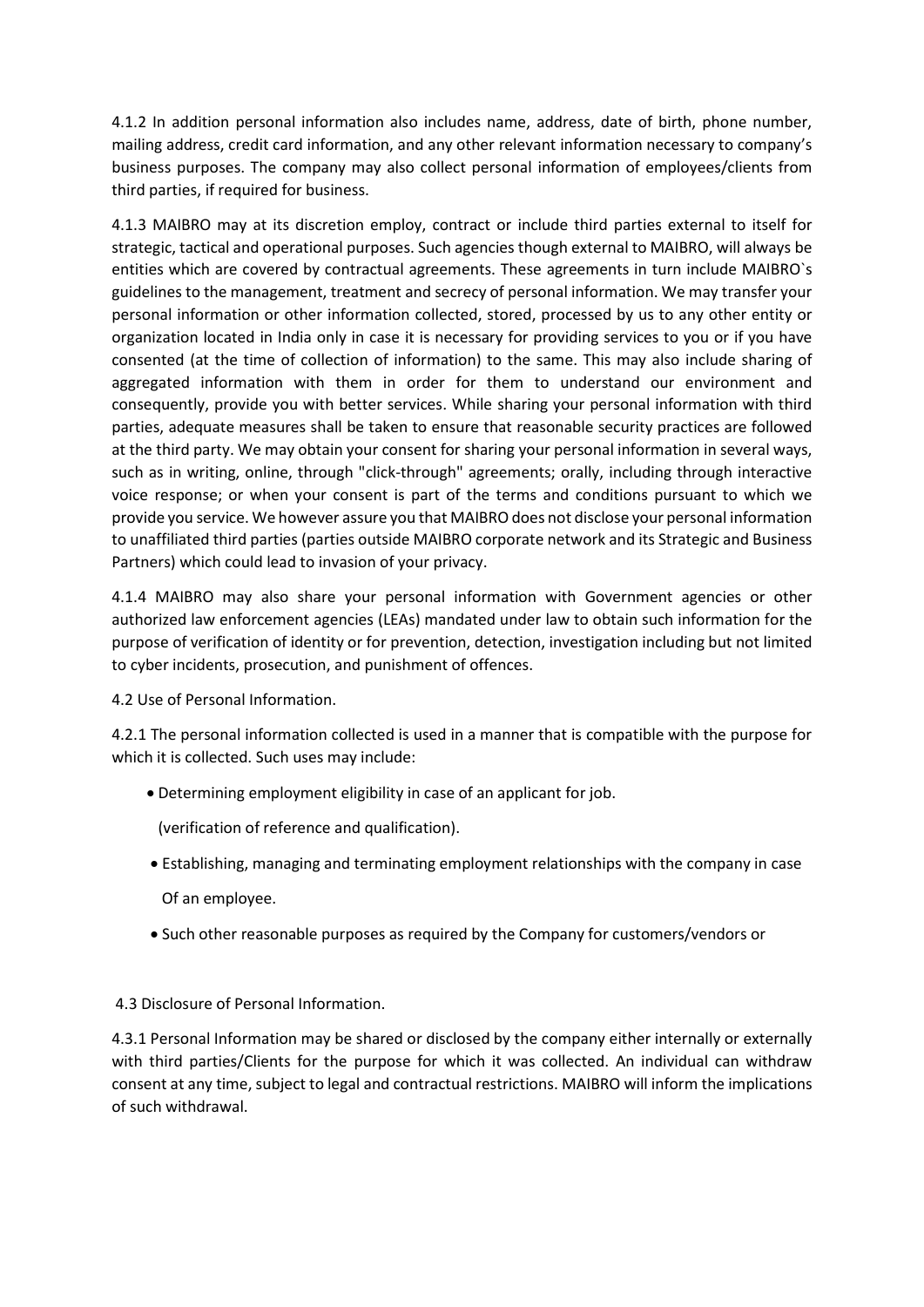- 4.3.2 Further, personal information may be disclosed under the following circumstances:
	- Where required by applicable law or legal processes.
	- Where permitted by law without individual's consent.
	- Where it is necessary to protect the rights and property (including intellectual property) and

all other confidential information of the company.

- Where situation arise to protect the safety of an individual or a group.
- Where it forms part of the daily reporting activities to employees and other persons.

4.4 Security of Personal Information.

4.4.1 The company is responsible to secure the personal information it holds regardless of the form in which the information is stored. The company has taken appropriate measures to prevent any loss, misuse, unauthorized access, disclosure, or modification of Personal Information. Our security practices and procedures limit access to personal information on need-only basis. Further, our employees are bound by Confidentiality Policies which obligate them to protect the confidentiality of personal information. We take adequate steps to ensure that our third parties adopt reasonable level of security practices and procedures to ensure security of personal information. We may retain your personal information for as long as required to provide you with services or if otherwise required under any law. When we dispose of your personal information, we use reasonable procedures to erase it or render it unreadable (for example, shredding documents and wiping electronic media).

4.5 Reasonable Security Practices and Procedures.

4.5.1 As part of implementing Reasonable Security Practices and Procedures, the company is in the process of acquiring ISO certification as per standards applicable.

4.5.2 We have put in place appropriate technical, organizational and security measures to prevent your personal data from being accidentally lost, used or accessed in an unauthorized way, altered or disclosed. In addition, we limit access to your personal data to those employees, agents, contractors and other third parties who have a business need to know. They will only process your personal data on our instructions, and they are subject to a duty of confidentiality.

4.5.3 We have put in place procedures to deal with any suspected data security breach and will notify you and any applicable regulator of a suspected breach where we are legally required to do so.

4.6 Right of Access to Personal Information.

4.6.1 The company allows employees/clients to access personal information only on their requests. If any personal information needs to be updated or verified, it shall be informed to the HR Manager/CS.

4.6.2 In cases where an employee/client is restricted access to personal information; the company will explain the reasons for the lack of access, except where prohibited by law. Additionally, personal information may be destroyed or erased, in accordance with the company's record retention policies.